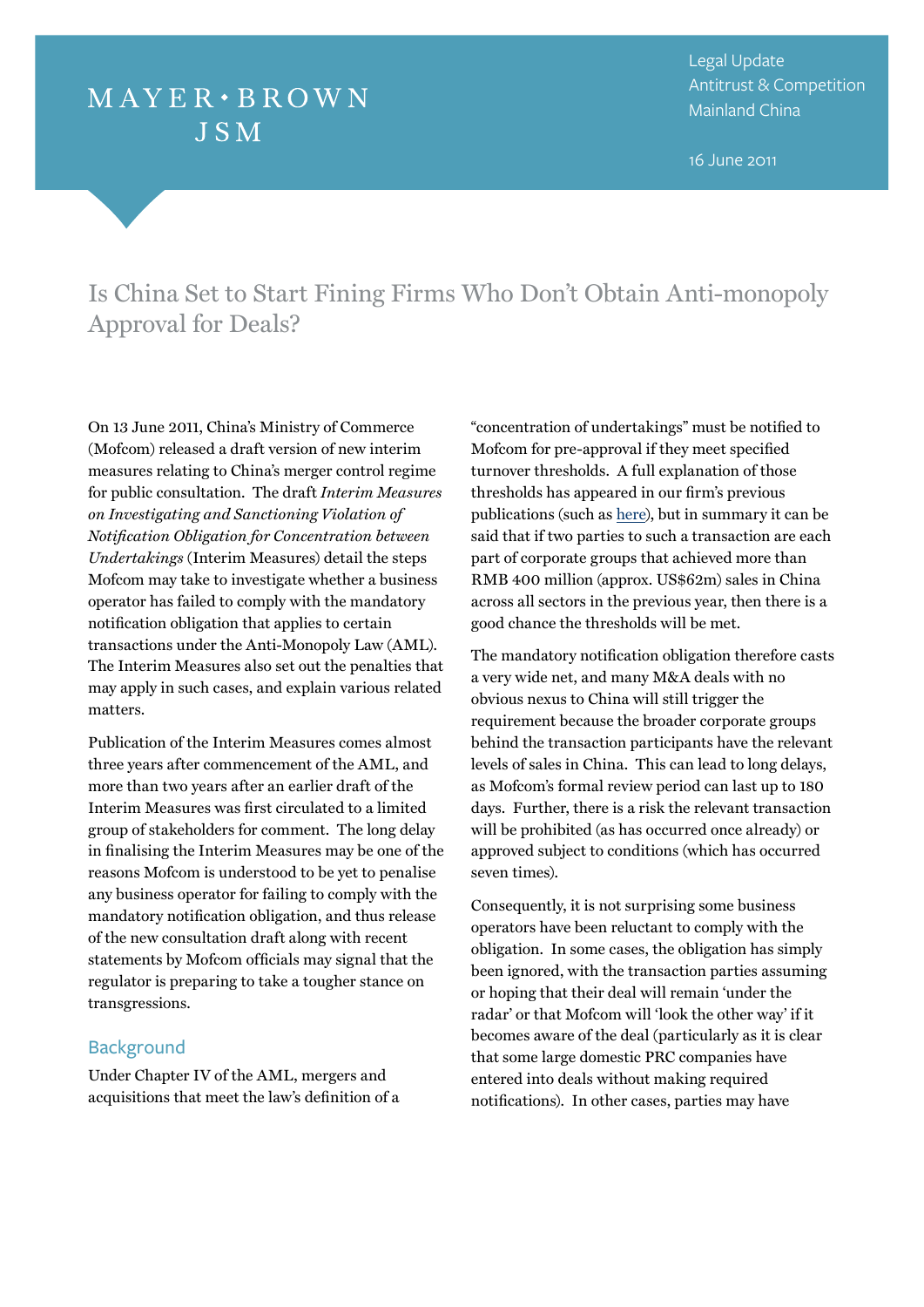sought to take advantage of ongoing uncertainties surrounding the AML definition of a "concentration of undertakings", adopting an interpretation that supports the view that their transaction falls outside of the regime and hoping that Mofcom will agree with this interpretation in the event that the transaction comes to its attention.

In many cases, it may be argued that the level of risk arising from this type of approach has been relatively low - particularly for foreign-to-foreign deals with no significant China element to them- given Mofcom's apparent reluctance to invoke its power to impose penalties even in cases involving clear cut transgressions of the mandatory notification obligation. However, business operators who have strived to comply with the obligation in all cases could make the point that maintaining a good relationship with Mofcom (which has responsibilities far beyond antitrust, including general approval for foreign investment in China) and demonstrating 'good corporate citizenship' may help to achieve benefits in relation to future deals (when the enforcement environment may be very different) that will outweigh any short term benefits derived from a present decision not to submit a deal to China merger review.

In any case, release of the Interim Measures may indicate that the overall risk profile for such behaviour is set to change significantly.

## Main Features of the Interim Measures

The Interim Measures include the following key details regarding initiation, conduct and conclusion of an investigation by Mofcom into a suspected breach of the mandatory notification obligation:-

**• Who can investigate?** While Mofcom will take charge of investigating any suspected breach of the mandatory notification obligation, the Interim Measures provide that Mofcom may authorise relevant provincial commerce authorities to provide assistance, particularly where the investigation concerns a deal between business operators located in their region.

- **• When may an investigation occur?** The Interim Measures make it clear that Mofcom may initiate an investigation of its own accord, or in response to a report by another person or entity. In the latter case, Mofcom will be obliged to initiate the investigation provided the report is in written form and includes a sufficient level of verifiable information about the relevant deal, and the identify of the 'informant' must be kept confidential by Mofcom.
- **• What are the main investigation steps?** When Mofcom decides to initiate an investigation, it is required to notify this in writing to the relevant business operator (being the business operator upon whom the notification obligation would rest if it us ultimately held to apply). That business operator is then required to respond to Mofcom within 15 days, providing relevant documents and materials to enable Mofcom to assess the matter. Upon receipt of such information, Mofcom has a further 60 days within which to determine whether a breach has occurred.
- **• What investigation powers does Mofcom have?** During the investigation process, Mofcom has broad investigation powers that are analogous to the powers other Anti-Monopoly Enforcement Authorities (i.e. the National Development and Reform Commission and State Administration of Industry and Commerce) have when probing suspected breaches of the AML prohibitions on monopoly (i.e. restrictive) agreements and abuse of a dominant market position. For example, Mofcom officials may attend the relevant business operator's premise to review and copy relevant documents, question employees, and seal or remove evidence. The business operator concerned and its employees are required to cooperate in the investigation, and any failure to do so risks incurring a fine or even criminal penalties.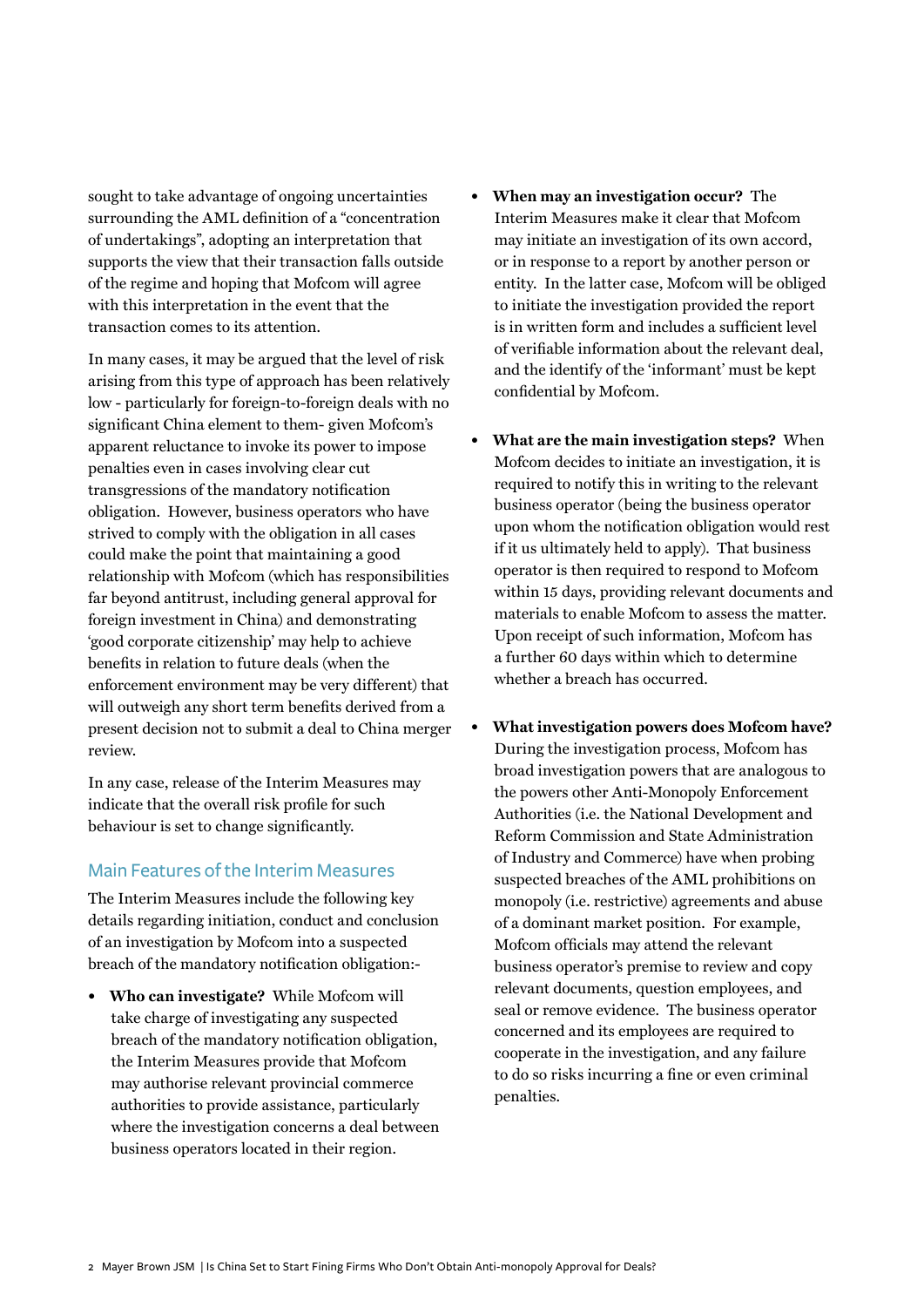**• What happens if Mofcom determines that a required notification has not been made?** If Mofcom determines that the business operator subject to the investigation has failed to notify a relevant transaction, it will notify this to the business operator in writing. The business operator must then cease taking any further steps to implement the transaction (until Mofcom approves this in accordance with the usual merger review procedures) and provide Mofcom with a full notification of the transaction within 30 days.

Mofcom may also impose a fine and/or require the business operators involved to take steps to unwind the transaction (such as disposal of share or assets in a specified period). However, the Interim Measures specify that before making such orders Mofcom must take into account the nature, extent and duration of the business operator's transgression as well as the transaction's effect on competition. This suggests that the penalty for failing to comply with the mandatory notification obligation is likely to be limited to a fine in cases where the relevant transaction does not risk harming competition.

In this context, it is notable that the scope of the fine that may be imposed is relatively low by international standards. The maximum fine that can be imposed by Mofcom is RMB 500,000 (approx. US\$77,000), while in Europe the same type of breach can attract fines of up to 10% of business turnover (for example, a fine of  $\epsilon$ 20 million was imposed on Belgian electricity supplier Electrabel in 2009) and in the US a business operator who implements a deal without the required approval can face penalties of up to US\$11,000 per day.

**• Will any Mofcom decision on this issue be made public, and can it be appealed?** According to the Interim Measures, Mofcom has discretion whether or not to announce to the public any determination it makes on whether a party has failed to comply with the mandatory notification obligation.

If a business operator does not agree with Mofcom's determination, it may apply for administrative review. Administrative proceedings can also be initiated in the event that the business operator does not accept the finding from the administrative review.

#### Final comments

Mofcom is accepting comments on the Interim Measures until 23 June 2011, after which time they will likely be adjusted as necessary and then brought into force.

Interestingly, Mofcom's decision to issue the Interim Measures for public consultation follows recent statements made by Mofcom Anti-Monopoly Bureau director general Shang Ming in which he noted that Mofcom is aware of several cases where transactions were implemented in clear breach of the AML merger control regime, and stated that such behaviour would in the future be punished. When viewed together, these events may signal that the regulator is finally set to take a tougher stance on transgressions.

Accordingly, business operators who are part of corporate groups that derive turnover from sales in or into China are reminded that they should ensure they are aware of the circumstances in which their M&A deals may trigger the AML's mandatory notification obligation. To avoid risk in this area, legal advice should be obtained in relation to any uncertainties (which may also be the subject of consultation with Mofcom where appropriate).